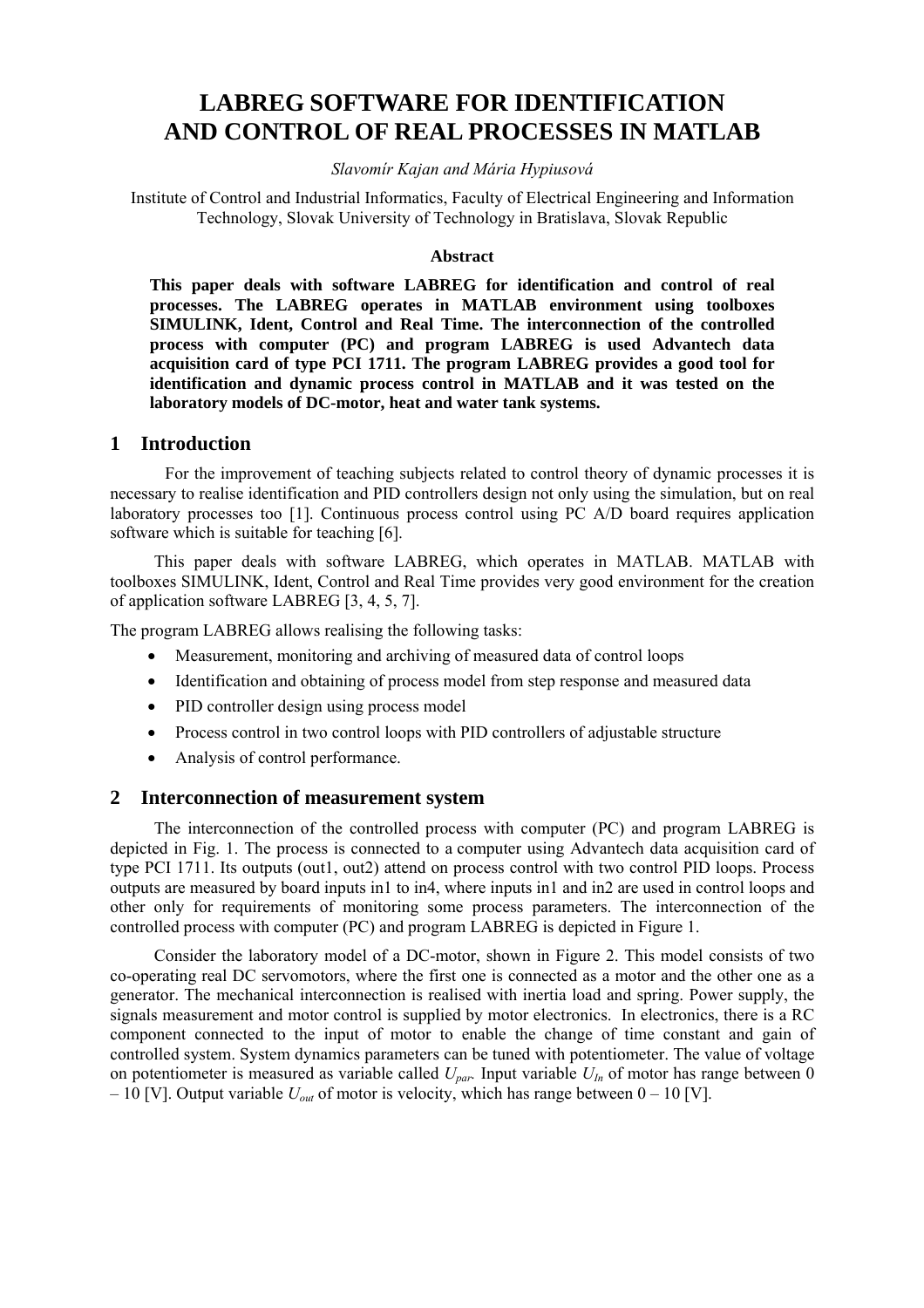

Figure 1: The interconnection of the controlled process with computer (PC) and program LABREG





Figure 2: The laboratory model of DC motor with principle scheme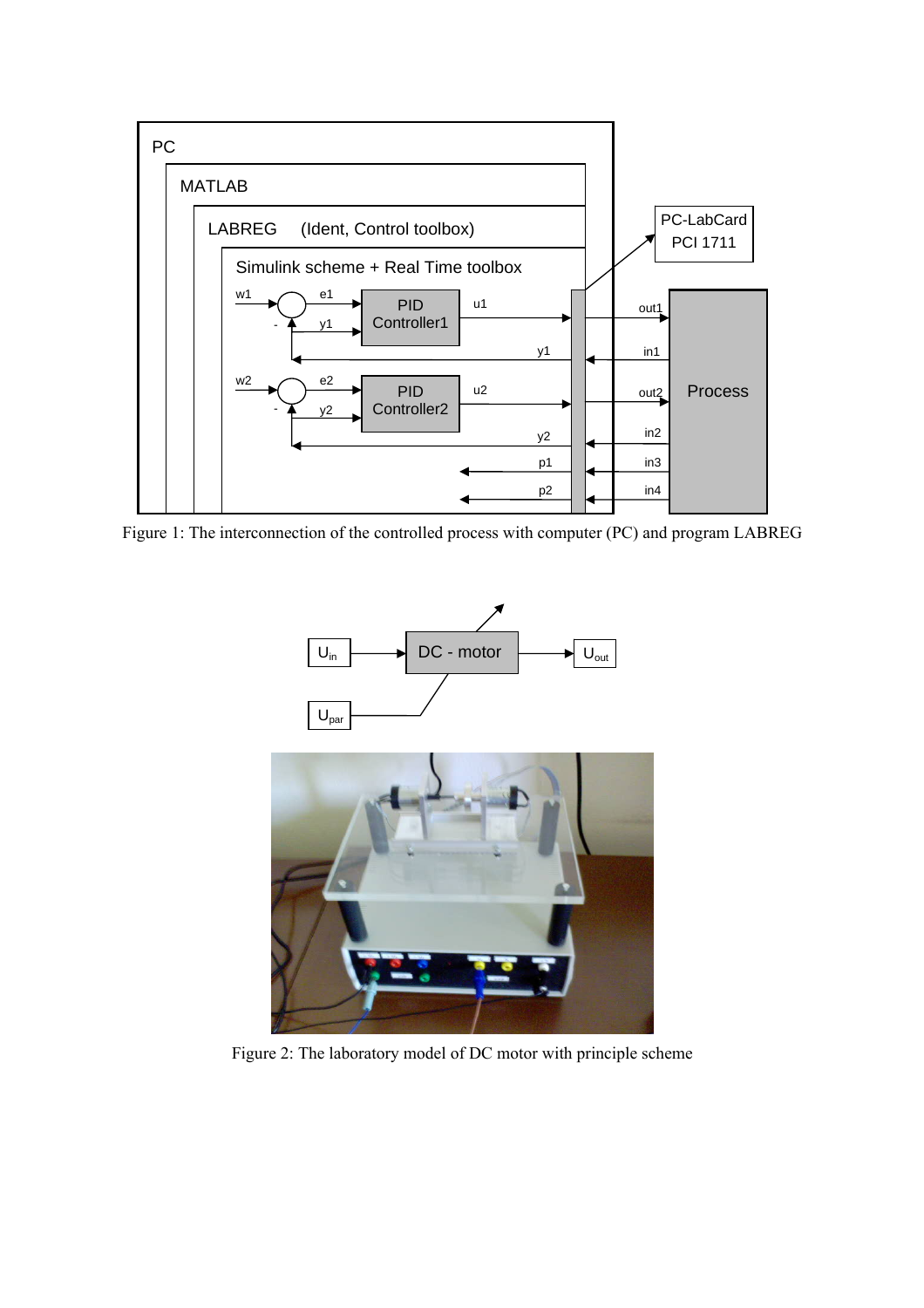## **3 Structure of program LABREG**

Program LABREG is started by command *Labreg\_start*, which initialises variables and I/O card. After initialising, the main program window is opened (Figure 3). From this window it is possible to start next windows for analysis, system identification, design of controller parameters, display of measured data, etc. In main window all program parameters are set. The principle block scheme of program LABREG is depictured in Figure 4.



Figure 3: The main window of program LABREG



Figure 4: The principle block scheme of program LABREG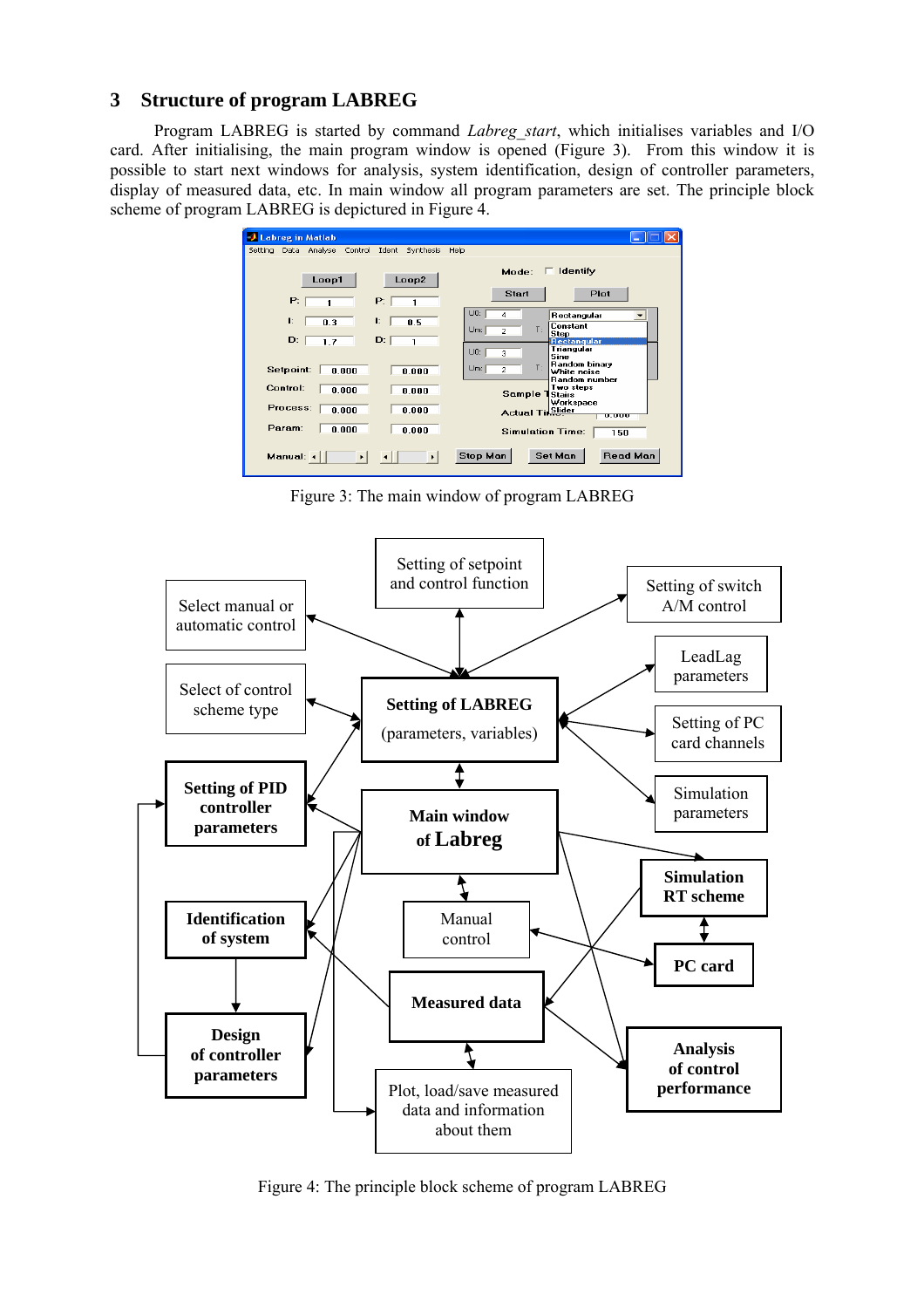# **4 Measurement and control of process in real time**

In this section quality of measurements in the process is concerned. When all program parameters in Main Window are prepared, it is possible to begin measurement by click on Start button. The simulation real time (RT) scheme for process control is opened (see Figure 5).

In the scheme, there are two control-loops for process control with two inputs and two outputs and other signals are only for requirements of monitoring some process parameters. The simulation scheme contains masked subsystems of controller, input functions and system, where user can set parameters of individual blocks. All these parameters can be set also in main window (Figure 3).

The windows for PID controller parameters setting in given loop and input functions setting for setpoint or manipulated variable are depicted in Figure 6.



Figure 5: The simulation RT scheme for process control



Figure 6: The setting windows for controller and input functions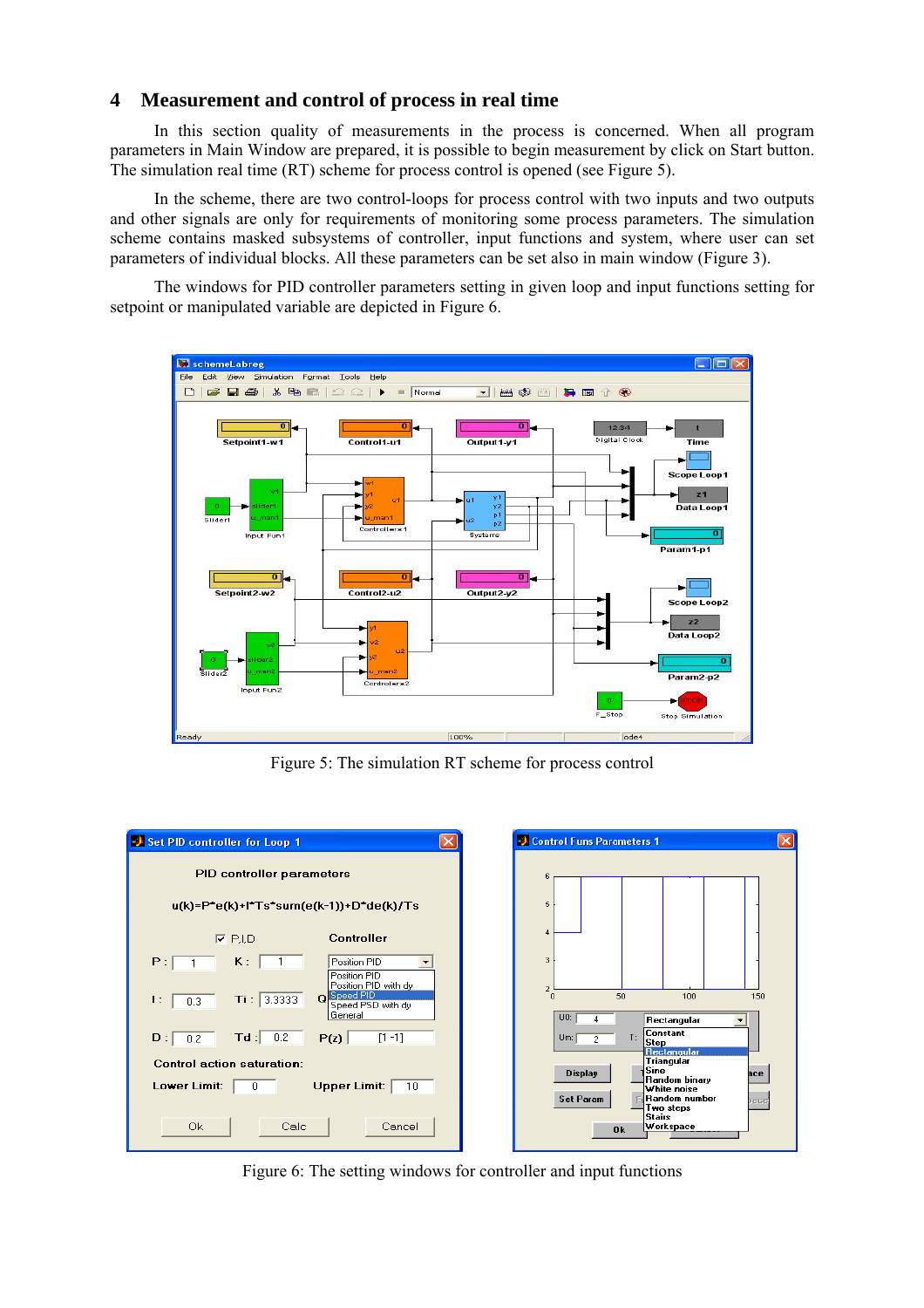## **5 System identification**

When the measurements are finished, the data measured are saved and consequently, it is allowed to display data and to analyse control performance for closed loop, or to identify for open loop. The window for identification (see Figures 7 and 9) is started by click on Ident in main window menu. The system identification by program LABREG is possible using AutoregRessive model with eXogenous variable (ARX) method  $(1 - 5 \text{ order})$  [7] and Inverse dynamics (1 and 2 order with time delay) [2].

Identification program is realised for identification in process working point, i.e. for defined  $u_0$ and  $y_0$  about which the measured data are shifted into zero. Therefore it is necessary to use only a part of measured data, in which process transient response to achieve working point is not included, as illustrated in Figures 7 and 9 (part of Identification window).



Figure 7: The system identification window of program LABREG, (identification with ARX model)

After the selection of identification method, identification window and system order is allowed, realise identification itself by click on 'Identify!' button. Identification results using ARX method are depicted in Figure 7 and comparison of time responses of ARX model output and process output is in Figure 8.



Figure 8: Comparison of time responses of ARX model output and process output

Identification results using Inverse dynamic method are depicted in Figure 9 and comparison of time responses of Inverse dynamic model output and process output is in Figure 10.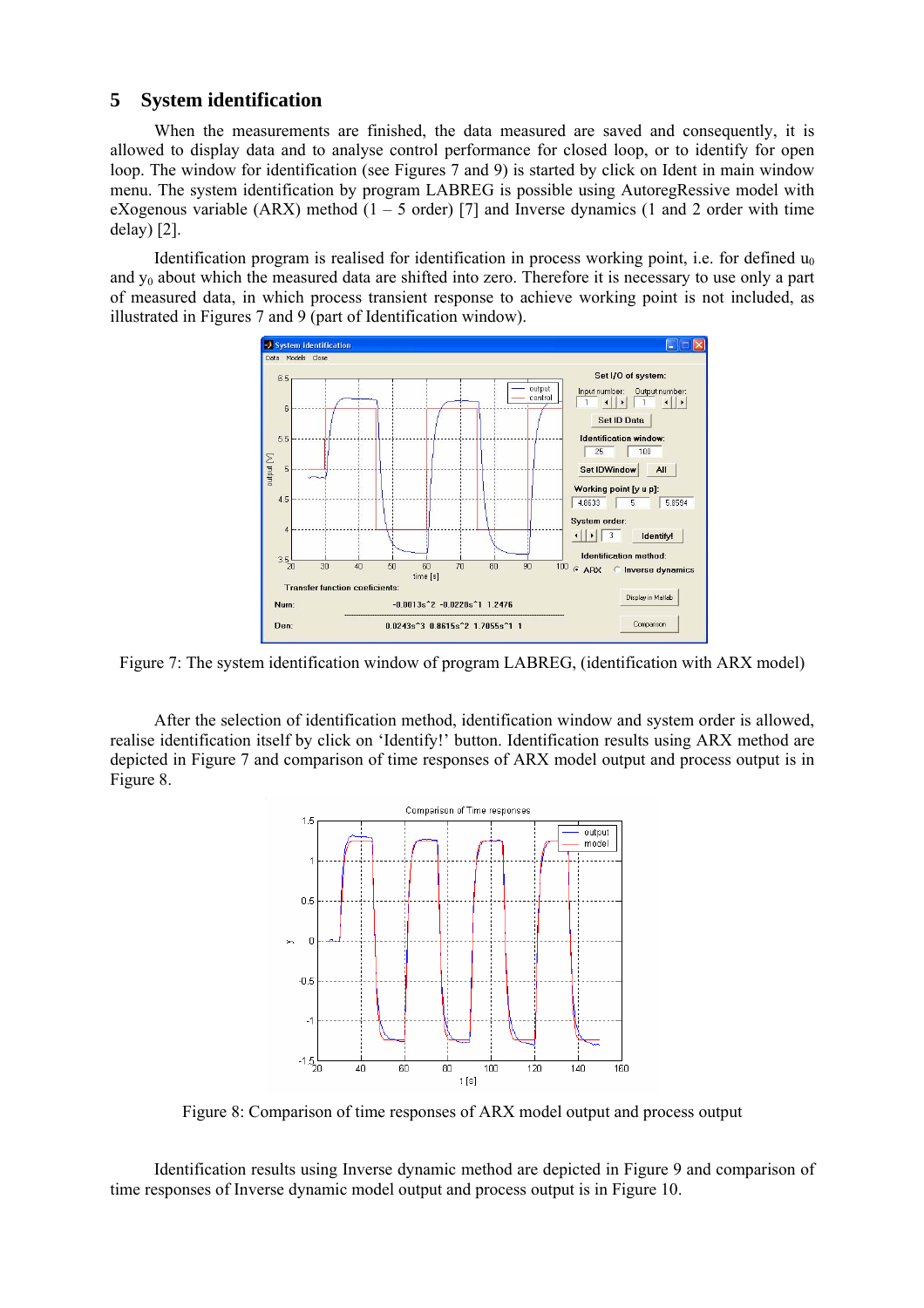

Figure 9: The system identification window of program LABREG, (identification with Inverse dynamic)



Figure 10: Comparison of step responses of Inverse dynamic model output and process output

### **6 Design of controller parameters**

Controller parameters design on the basis of transfer function obtained from identification is started by click on *Synthesis* in main window menu. Thereafter the window for design of PID controller is opened as illustrated in Figures 11 and 12. For controller design it is necessary to select following items:

- Model type (ARX model, Inverse dynamic)
- Method of controller design (Optimal module, Sum of Time constant method (1-normal, 2-fast), method of Inverse dynamic)
- Controller type (PI, PD a PID)

Generally, PID controller is used in position and speed form with possible substitution of control error derivation (*de*) by controlled variable derivation (*dy*) in derivation part of controller. The position form of controller and its parameters are

$$
G_R(s) = P + \frac{I}{s} + D.s = K\left(1 + \frac{1}{T_i \cdot s} + T_d \cdot s\right) \text{ then } u(t) = P.e(t) + I\int e(t)dt + D\frac{de(t)}{dt} \tag{1}
$$

and the speed form of controller and its parameters are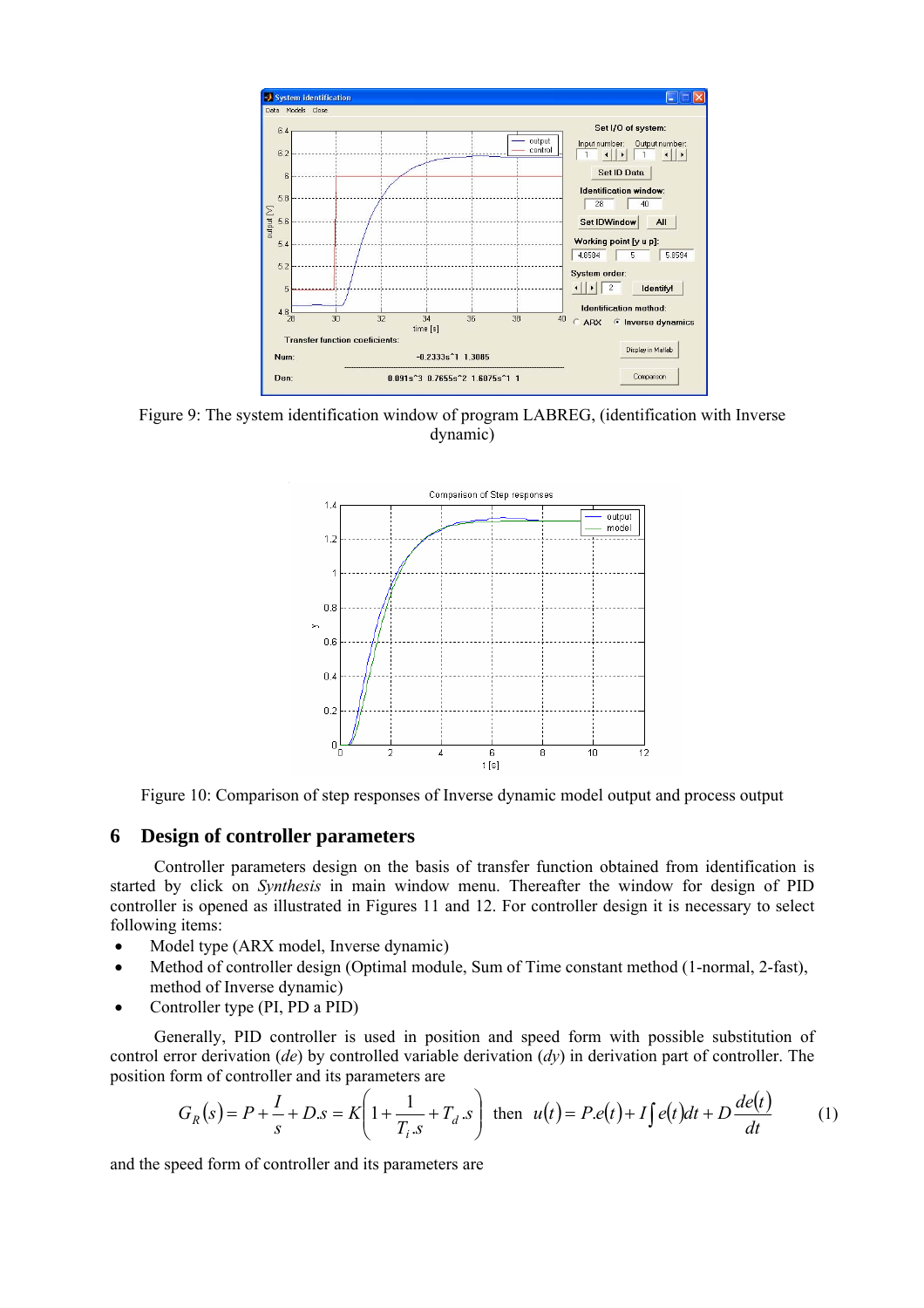$$
G_R(s) = P.s + I + D.s^2 = K\left(s + \frac{1}{T_i} + T_d.s^2\right) \text{ then } \frac{du(t)}{dt} = P.\frac{de(t)}{dt} + I.e(t) + D\frac{d^2e(t)}{dt^2} \tag{2}
$$

where  $P$  and  $K$  – gain of the controller

- *I* integration part of controller
- *D –* derivative part of controller

 $T_i$  – integration time constant of controller

 $T_d$  – derivative time constant of controller

- $u(t)$  manipulated variable
- $e(t)$  control error

The calculation of PID controller parameters is started by click on *Design* button and the parameters are written to edit boxes. The results of controller parameters design in 1<sup>st</sup> loop used ARX model and Sum of Time constant method are depicted in Figure 11 and for Inverse dynamic model and Inverse dynamic method synthesis are in Figure 12.

| <b>Design of PID controller</b>                                           |                    |                                                                       |  |  |
|---------------------------------------------------------------------------|--------------------|-----------------------------------------------------------------------|--|--|
| Models Results Close                                                      |                    |                                                                       |  |  |
| <b>Design of PID controller</b>                                           |                    |                                                                       |  |  |
| Method:<br>Time Constants 1                                               | Model:<br>ARX<br>▾ | <b>Controller:</b><br>Position PID<br>PID<br>$\overline{\phantom{a}}$ |  |  |
|                                                                           |                    | C Loop1<br>C Loop2                                                    |  |  |
| 4.8633<br>- 5<br><b>Transfer function of system:</b><br>$-$ u0:<br>$V0$ : |                    |                                                                       |  |  |
| $-0.0013s^2 - 0.0228s^1 1.2476$                                           |                    |                                                                       |  |  |
| 0.0243s^3 0.8615s^2 1.7055s^1 1                                           |                    |                                                                       |  |  |
| <b>Transfer function of controller:</b>                                   |                    | 0.0<br>Tw:                                                            |  |  |
| 0.2873s^2 0.8014s^1 1.1377                                                |                    |                                                                       |  |  |
| S                                                                         |                    | 0.1<br>Tvz                                                            |  |  |
| P:<br>0.80148                                                             | 1.1377<br>Ŀ.       | 0.28737<br>D:                                                         |  |  |
| 0.80148<br>K:                                                             | 0.70445<br>Ti:     | Td: 0.35854                                                           |  |  |
| Desian                                                                    | Display in Matlab  | Labreg Used                                                           |  |  |
| Step URO                                                                  |                    | OK                                                                    |  |  |

Figure 11: The design of controller parameters window of program LABREG (for the design of PID controller in 1<sup>st</sup> loop used ARX model and Sum of Time constant method)

| <b>J</b> Design of PID controller                       |                             |                                           |  |  |
|---------------------------------------------------------|-----------------------------|-------------------------------------------|--|--|
| Models Results Close                                    |                             |                                           |  |  |
| <b>Design of PID controller</b>                         |                             |                                           |  |  |
| Method:<br>Inverse dynamic                              | Model:<br>Inverse dynamic v | <b>Controller:</b><br>Position PID<br>PID |  |  |
|                                                         |                             | $C$ Loop1<br>C Loop2                      |  |  |
| 4.8633<br>-5<br>Transfer function of system: u0:<br>y0: |                             |                                           |  |  |
| $-0.2333s$ <sup>2</sup> 1 1.3085<br>                    |                             |                                           |  |  |
| 0.091s^3 0.7655s^2 1.6075s^1 1                          |                             |                                           |  |  |
| <b>Transfer function of controller:</b><br>0.0<br>Tw:   |                             |                                           |  |  |
| 0.3573s <sup>2</sup> 1.5355s <sup>2</sup> 1 1.4292      |                             |                                           |  |  |
| s                                                       |                             | Tvz<br>0.1                                |  |  |
| P:<br>1.5355                                            | 1.4292<br>I:                | 0.3573<br>D:                              |  |  |
| 1.5355<br>K:                                            | 1.0744<br>Ti:               | 0.23269<br>$Td$ :                         |  |  |
| <u>Design</u>                                           | Display in Matlab           | Labreg Used                               |  |  |
| Step URO                                                |                             | OK                                        |  |  |

Figure 12: The design of controller parameters window of program LABREG (for the design of PID controller in  $1<sup>st</sup>$  loop used Inverse dynamic model method too)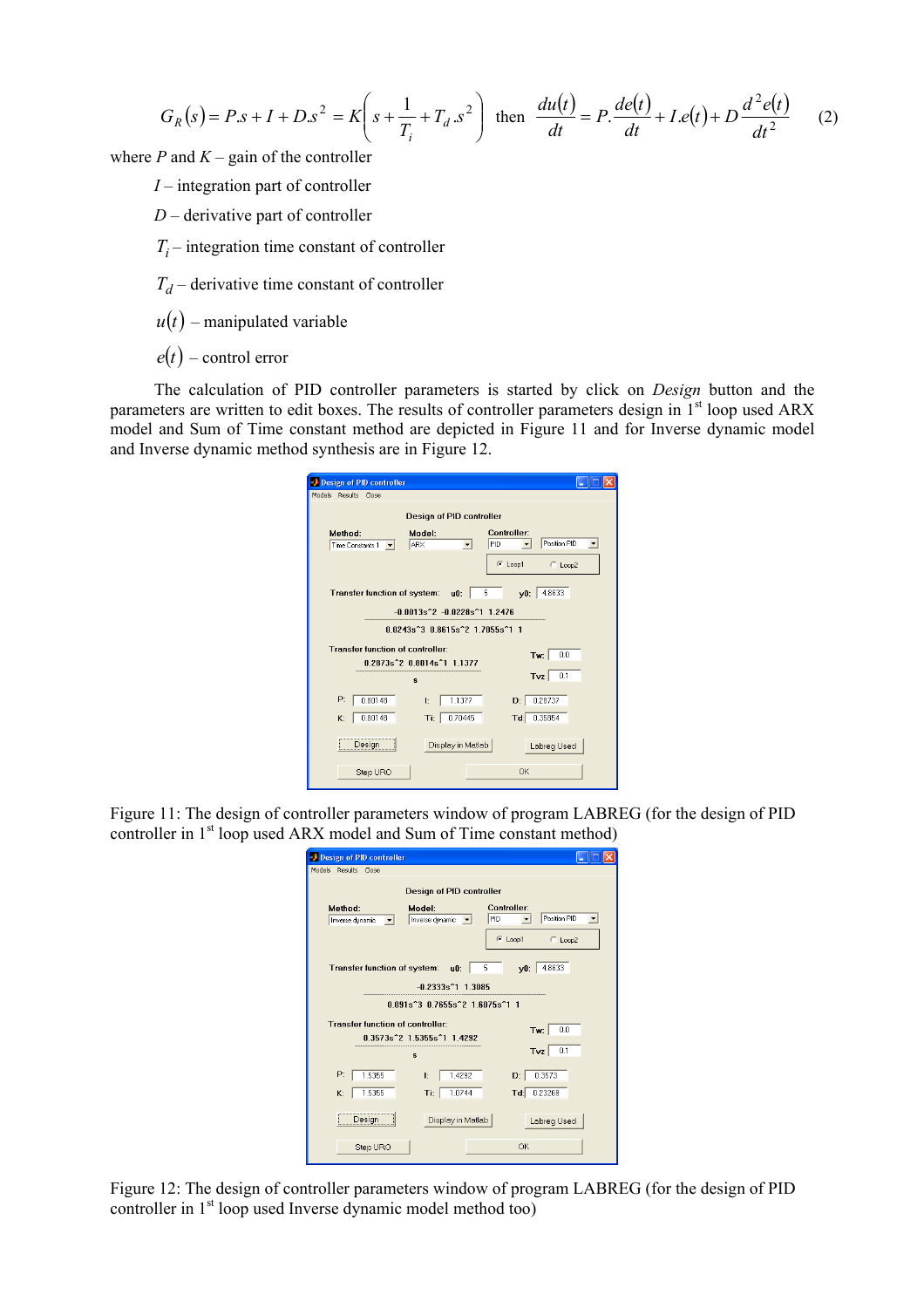# **7 Measurement results**

Control performance was verified by measurement for designed parameters of PID controller (see chapter 6). As an input of closed loop, steps in neighbourhood of working point were used. Measured data for PID controller designed by inverse dynamic method (from Figure 12) are depicted in Figure 13. From these data control performance was evaluated as is illustrated in Figure 14.

Control performance was evaluated also for closed loop with PID controller designed by Sum of Time constant method (from Figure 11) and the results are depicted in Figure 15.



Figure 13: Measured data for PID controller designed by Inverse dynamic method



Figure 14: Analysis of control performance for PID controller designed by Inverse dynamic method



Figure 15: Analysis of control performance for PID controller designed by Sum of Time constant method